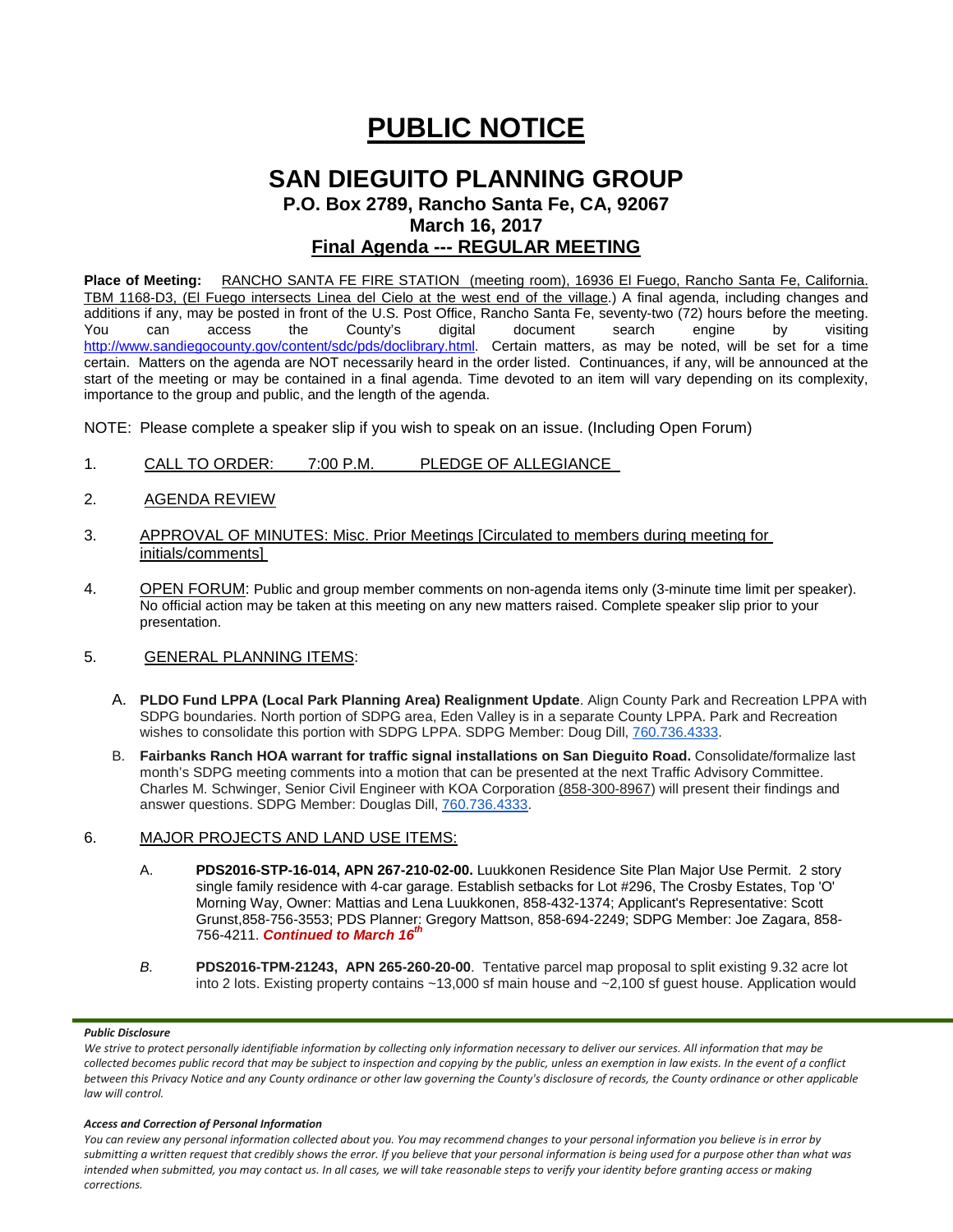provide a 2.86 acre lot with grading and utilities to create buildable pad near existing guest house. 18181 Via Roswitha, Rancho Santa Fe. Owner: Thomas Powell; Applicant's representative: Matt De Vincenzo, 858- 597-2001; PDS Planner: Don Kraft, 858-694-3856; SDPG member: Tim Parillo[, 415-238-6961.](tel:415-238-6961) *Continued to March 16th*

- C. **PDS2017-AD-17-001, Best Residence Administrative Permit.** Located at 320 Flores de Oro, RSF, APN 265-422-11-00. Proposed 1,198 sq. ft. 2-bedroom, 2-bath accessory dwelling unit with a 480 sq. ft. basement and two new parking spaces. Applicant Contact: Drew Hubbell, [619-231-0046;](tel:(619)%20231-0046) County PDS Planner: Michelle Chan, [858-495-5428;](tel:(858)%20495-5428) SDPG member: Laurel Lemarie, [858-756-2835.](tel:(858)%20756-2835) *Continued to March 16th*
- D. **PDS2017-AD-17-002, Flatley 2nd Dwelling Unit Basement Administrative Permit.** Location: 5456 Vista de Fortuna, RSF, CA; APN 265-110-28-00. Request to construct a below grade 968 sq. ft. basement for mechanical and storage needs directly under a 827 sq. ft. second dwelling unit. Owner: Jay Flatley, [\(858\)](tel:(858)%20202-4501)  [202-4501;](tel:(858)%20202-4501) Applicant Contact: Tim Seaman, [\(619\) 993-8846;](tel:(619)%20993-8846) County Planner: Sean Oberbauer [\(858\) 495-](tel:(858)%20495-5747) [5747;](tel:(858)%20495-5747) SDPG Member: Tim Parillo, [415-238-6961.](tel:(858)%20756-2835) *Continued to March 16th*
- E. **PDS2017-STP-17-002 Artesian Lot 44 Site Plan D2 Designator.** Location: Artesian Road at Santa Fe Knolls, APN 269-100-44-00. Proposed single story residence with 4-car detached garage with attached guest living quarters, pool and detached pool bath. Owner: Dykmans Family Trust, [\(619\) 977-4096;](tel:(619)%20977-4096) Project Contact: Kim Kindel, [\(760\) 420-8485;](tel:(760)%20420-8485) County Planner: Michelle Chan [\(858\) 495-5428,](tel:(858)%20495-5428) SDPG member: Phil Fisch [\(858\) 592-6758.](tel:(858)%20592-6758) *Continued to March 16th*
- F. **PDS2017-STP-17-004 Clark Residence Site Plan Permit.** Single family residence restricted to a 1/4 acre of development due to a D-2 Designator. Located at Avenida de Pompei and Artesian Road in Santa Fe Valley, APN: 269-100-48 Owner: David Clark, [\(619\) 818-0677;](tel:(619)%20818-0677) Applicant Representative: dk Greene Consulting, [\(760\) 310-9408;](tel:(760)%20310-9408) County Planner: Benjamin Mills [\(858\) 495-5234;](tel:(858)%20495-5234) SDPG Member: Phil Fisch [\(858\) 592-6758.](tel:(858)%20592-6758)*Continued to March 16th*
- G. **PDS2016-TM-5081TE, Shaw Subdivision Tentative Map Time Extension** The SDPG approved this extension in January with a stipulation that a second access be considered. The Rancho Santa Fe Fire Protection District decided that the "project attributes and enhancements and/or community benefits substantially mitigate the lack of secondary access for the project." The SDPG members will discuss whether they can support this extension without the secondary access.
- H. **Hacienda del Mar, City of San Diego Project No. 488318/SCH. No. [2016121081.](tel:(201)%20612-1081)** Located in the City of San Diego at 3975 Via de la Valle. Review and approve SDPG letter to the City of San Diego Development Services Department concerning this project. Project is to be an independent and assisted living facility with memory care units, on the vacant 23.88-acre site next to the polo fields. The project to have 38 percent lot coverage, with the development clustered on the eastern side of the property, positioned toward the hill with approximately 150 units in a mixture of one- and two-story buildings. The project will require about 10 to 12 feet of fill to raise the parcel out of the floodplain. Developer: Milan Capital; SDPG Member: Douglas Dill, [760-736-4333.](tel:(760)%20736-4333)
- I. **PDS2017-STP-17-007 Site Plan Permit for Village Center in Harmony Grove Village.** Proposed 25,500 sq ft, four- building commercial retail center comprises two parcels totaling 2.8 acres with a FAR of 0.2. Access is off Country Living Way and the center is visible from Country Club Drive. A hitching post for horses and 8 handicap parking spaces are included. Owner CalAtlantic Group, Inc (858)-618-4911; applicant New Urban West Inc, (310)-864-2427, [jasonh@nuwi.com;](mailto:jasonh@nuwi.com) County Planner: Michelle Chan 858- 495-5428; SDPG planner, Mid Hoppenrath, 760-747-1145; [midhop@gmail.com.](mailto:midhop@gmail.com) *Continued to April 13th*

#### *Public Disclosure*

#### *Access and Correction of Personal Information*

*You can review any personal information collected about you. You may recommend changes to your personal information you believe is in error by submitting a written request that credibly shows the error. If you believe that your personal information is being used for a purpose other than what was intended when submitted, you may contact us. In all cases, we will take reasonable steps to verify your identity before granting access or making corrections.*

*We strive to protect personally identifiable information by collecting only information necessary to deliver our services. All information that may be collected becomes public record that may be subject to inspection and copying by the public, unless an exemption in law exists. In the event of a conflict between this Privacy Notice and any County ordinance or other law governing the County's disclosure of records, the County ordinance or other applicable law will control.*